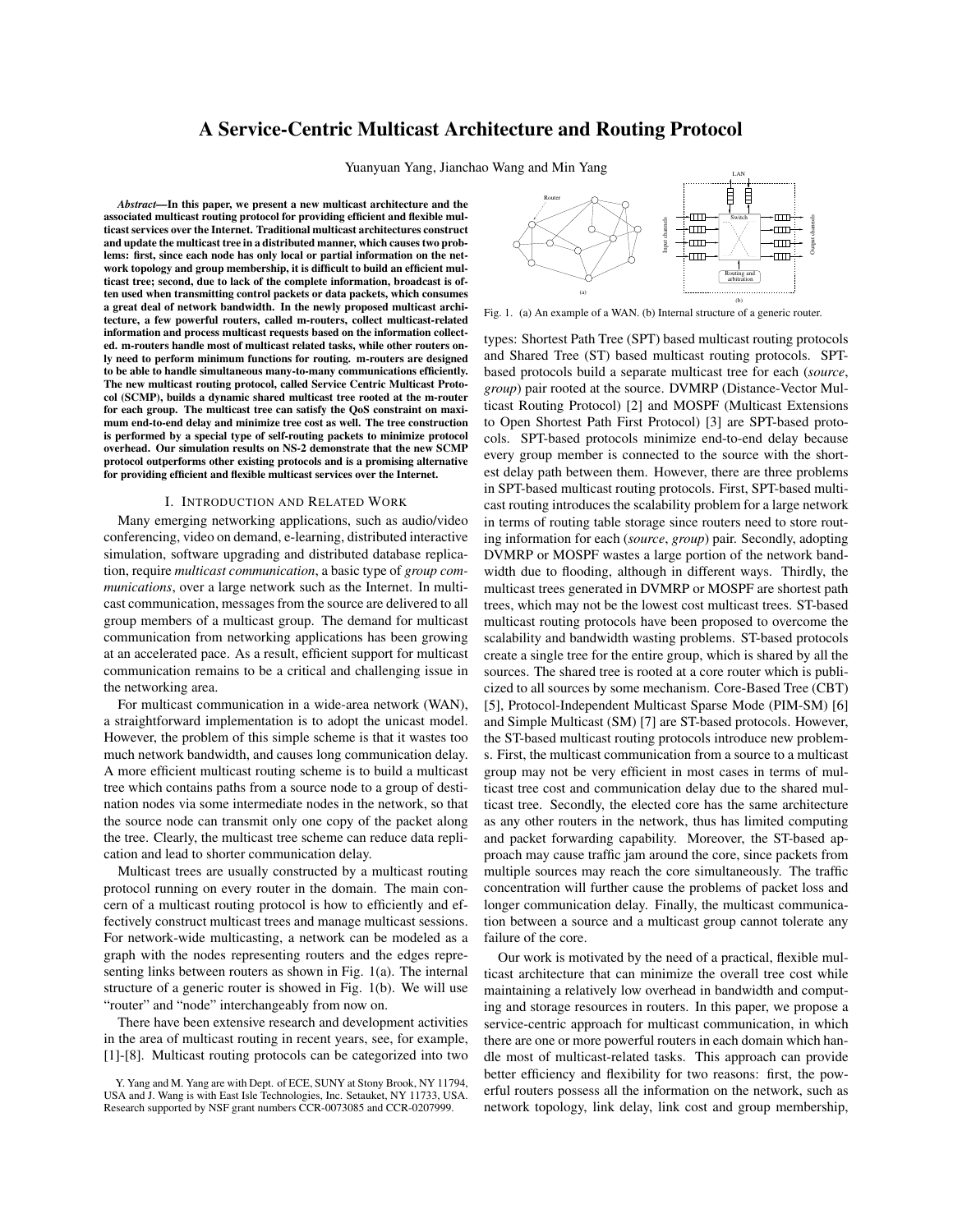

Fig. 2. (a) Illustration of m-routers and i-routers in the Internet. (b) A sketch of the internal structure of an m-router.

thus it can adopt a more sophisticated algorithm to build a more efficient multicast tree without increasing network bandwidth usage (note that constructing the optimal multicast tree is a NP-hard problem [14]); second, since the multicast tree constructing algorithm is run only on the powerful routers, it is convenient to modify the algorithm if the requirements of the multicast applications change. Other routers in the domain do not need to know the change. We also propose an associated multicast routing protocol, SCMP, which takes advantage of both the shared tree and centralized processing. We conducted extensive simulations on NS-2 and compare SCMP with other protocols in terms of multicast tree optimality and network-wide performance.

# II. THE NEW MULTICAST ARCHITECTURE

The proposed multicast architecture consists of three components: the specially designed powerful routers, the group and session management protocol and the multicast routing protocol. In this section, we first give an overview of the multicast architecture, and then describe the three components separately.

#### *A. Overview of the new multicast architecture*

The proposed multicast architecture and protocol are based on the concept of *service-centric multicast routing*. Instead of treating each router equally as in existing multicast architectures, the new multicast architecture has two different types of multicast routers, which we call *master multicast router* (or *m-router*) and *intermediate multicast router* (or *i-router*). An i-router functions as an ordinary multicast router for forwarding multicast packets; while an m-router is responsible for more complex service-related tasks such as multicast session and group membership management, routing scheme control, transmission bandwidth management, and traffic scheduling and performs some service specific functions. The m-router integrates multiple routers, each of which can serve more than one multicast groups. Each m-router should be owned by an ISP (Internet Service Provider), who provides multicast services, so that the ISP centralizes most of servicerelated tasks on the m-router to alleviate the burden on the Internet. An ISP may own more than one m-routers in the Internet for serving its customers in different geographic regions. Fig. 2(a) shows the m-routers and i-routers in the Internet. For simplicity, we assume that one domain owns only one m-router in this paper although our approach can be easily extended to multiple mrouters per domain. An i-router can adopt any multicast-capable switching fabric. For an m-router, we need to develop a special type of switching fabric. In general, we can consider an m-router has  $m$  input ports and  $m$  outputs ports and each of its input/output links has sufficiently high bandwidth.

A typical multicast communication is realized as follows. For each multicast group, the m-router dynamically assigns one of its output ports to the group, and a multicast tree rooted at the output port is built to reach members of the group via some i-routers

which are non-root nodes of the multicast tree. The multicast tree is generated in the m-router in response to the JOIN/LEAVE messages and then distributed around the domain. When transmitting a multicast packet, if the source router is the m-router itself, or it is on the multicast tree already, the packet is sent along the multicast tree; if the source router is a router which is not on the multicast tree, the source router first sends its packet to the m-router, then the m-router forwards the data along the multicast tree.

#### *B. Design of the m-router*

The m-router plays a critical role in the multicast architecture because it handles most multicast related tasks and it is the root of the multicast trees. It is required that the m-router is capable of handling multiple multicast tasks simultaneously and forwarding multicast traffic efficiently. Fig. 2(b) shows the sketch of the internal structure of an m-router, which has  $m$  input ports and  $m$ outputs ports, and an  $n \times n$  switching fabric.

Many tasks in the m-router, such as managing multicast group membership, generating multicast trees, scheduling, routing and transmission, are relatively independent, which can be performed in parallel. Thus, the m-router can adopt a multiprocessor or a cluster computer architecture. MMC Networks' NP3400 processor [16] and Motorola's C-port network processor [17] are examples of the routers with multiple processors.

Efficient hardware support from the underneath switching fabric with multicast capability is the key for the m-router to provide various multicast services and handle multicast traffic. There has been a lot of work concerning multicast switching fabric designs in the literature [9]-[13]. Recall that in various multicast applications, for a multicast connection, a source may or may not belong to the multicast group. Also, there may be several multicast connections from different sources to the same multicast group, which can be referred to as *many-to-many communication*. To support multiple such many-to-many communications in the Internet, the multicast switching fabric can be designed by adopting the concepts from the conference switching networks [12], but the switching fabric of the m-router is required to support more general communication patterns and make fully use of the multicast trees built in the Internet. An illustration of the m-router switch-



Fig. 3. An m-router switching fabric interconnected with the Internet.

ing fabric interconnecting with the Internet is shown in Fig. 3. By adopting the sandwich network structure [11], [12], the  $n \times n$ switching fabric consists of three  $n \times n$  subnetworks, permutation network (PN), connection component network (CCN) and distribution network (DN). Among them, the PN and the DN are permutation networks, which have the functions of keeping inputs/outputs in some order for the CCN and performing load-balance for the m-router in the Internet. The CCN realizes the connections of multiple sources by "merging" them in a reversed tree rooted at an output, which is then linked through the DN to the root of the corresponding multicast tree in the Internet. This way, the multiple sources can share one multicast tree via the connections in the CCN. However, as it should be, sources to different multicast groups are never be connected in the switching fabric. The CC-N in the switching fabric of the m-router functions as connecting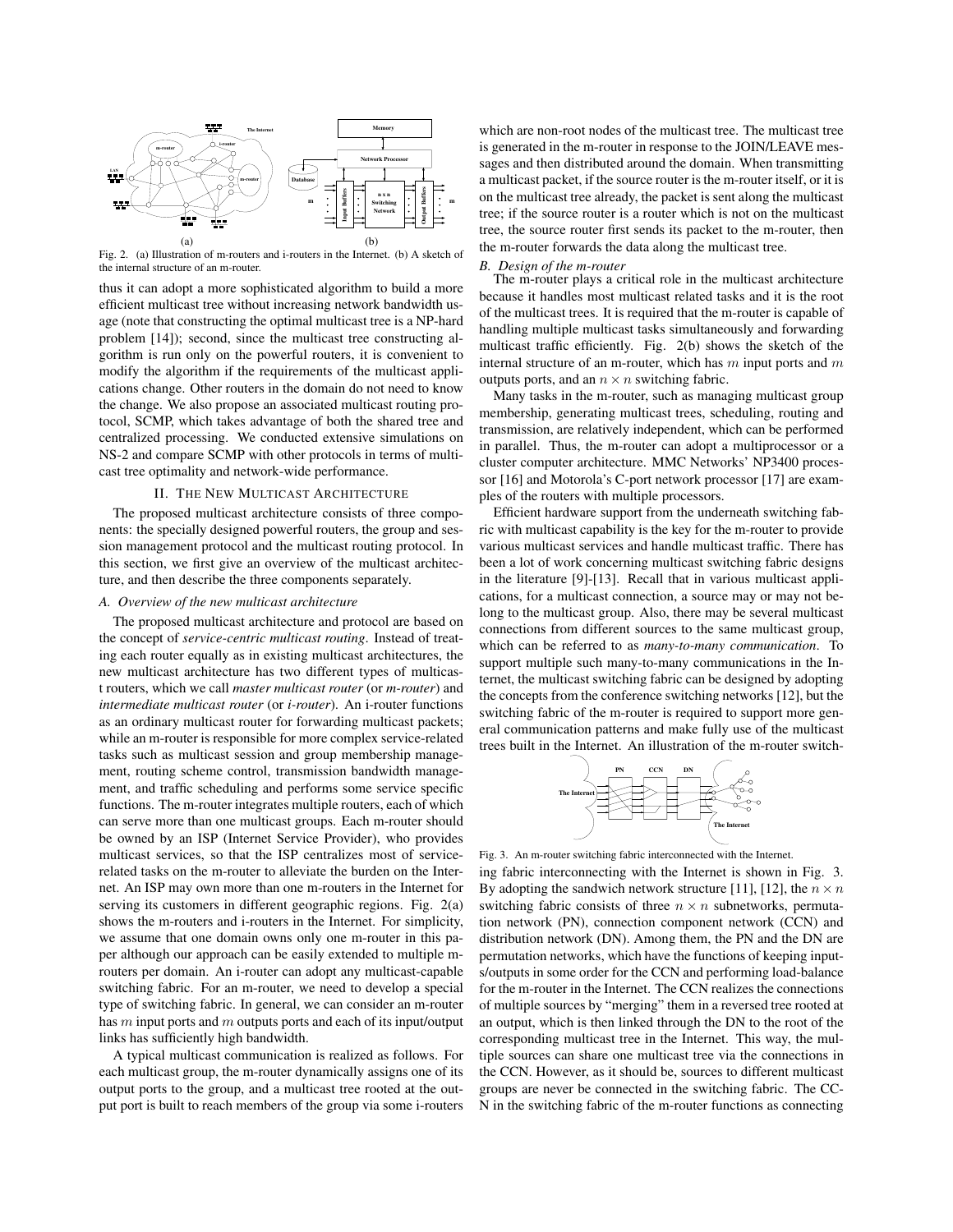links coming from different sources to a link leading to the root of the multicast tree.

#### *C. Multicast group and session management protocol*

We expect the new architecture would still maintain the usertransparency property for multicast group information, and be compatible to existing protocols. We use an existing protocol, Internet Group Management Protocol (IGMP) [1], to manage the process of a host computer joining or leaving a multicast group in the subnet. IGMP is used by hosts to register their dynamic multicast group membership. It is also used by routers to discover these group members. In IGMP, one of the routers connected to the same subnet is selected to act as the designated router (DR). The DR is responsible for sending Host Membership Query messages to discover which groups have members on their subnet. Hosts respond to a Query by generating Host Membership Reports, reporting each group they belong to on the network interface from which the Query was received. Thus, the group membership is transparent to end-users regardless of they are in the group or outside the group. However, unlike DVMRP and CBT where no routers have the complete group membership information and MOSPF where every router knows all the membership information, in the new architecture only the m-router knows all the group membership information.

The m-router acquires group membership information from irouters as follows. Whenever an i-router finds out that a host in its resided subnet joins a new group, or all members in its subnetwork quit from an existing group, the i-router sends a unicast message to the m-router to inform the group membership change. Thus, the m-router collects group membership information passively and dynamically. Since the m-router is responsible for managing the multicast groups, it should be able to issue a multicast address for a new multicast group, revoke a multicast address from an abandoned multicast group, and publish the multicast addresses for existing multicast groups.

For managing multicast sessions, the m-router is responsible to start a new multicast session, to tear down an expired multicast session, and to check, track and record the multicast traffic in the corresponding multicast session. Since the lifetime of a multicast session depends on its multicast service requirements, multicast session management follows the service-related requirements and policies. The m-router also keeps track of all the membership onoff information for multicast scheduling/routing and for accounting/billing purposes.

Because the m-router is the sole entity for managing the multicast groups and multicast sessions, it should have abilities for outsiders to query proper information about multicast groups and sessions in the m-router. All the service-related information will be kept in a database on the m-router.

#### *D. Multicast routing protocol (SCMP) - an overview*

Having described the multicast architecture, we now give a brief overview of its associated multicast protocol SCMP. The details of this protocol will be presented in the next section.

We assume that the Internet consists of a number of autonomous systems or domains, where each domain is under the administrative control of a single entity. Besides a multicast routing protocol, each domain also runs a unicast routing protocol. SCMP is an intradomain multicast protocol that constructs the multicast tree within the domain in which a link state unicast routing protocol is running.

The multicast routing protocol for the proposed architecture is expected to satisfy the following requirements: first, allow any sophisticated network-wide routing algorithms to be used for constructing multicast trees; second, the computing effort for multicast trees is centralized at the m-router, saving the computing resource of other routers; third, multicast routing information is transmitted only through the i-routers on the multicast tree, and does not affect the rest of the Internet.

We assume that each link has two parameters: *link delay* and *link cost*. *Link delay* is defined as the sum of the perceived queueing delay, transmission delay and propagation delay over the link. *Link cost* is determined by the utilization of the link. It is used to describe the cost to use the link. The higher the utilization, the higher the link cost. The links are symmetric, which means that any link has the same delay and cost in both directions.

In SCMP, the m-router's IP address is known to all the routers in the domain in advance. This can be realized by putting the IP address of the m-router in every router's configuration file. After a router is notified by one host in its subnet that it wants to join or leave a group, the router sends a JOIN/LEAVE request message to the m-router indicating the group ID and the IP address of the router. The m-router keeps track of all the group members in the group. When the m-router receives such JOIN/LEAVE request message, it updates the multicast tree according to the change of the group membership. A network-wide routing algorithm is run on the m-router to generate a multicast tree for a given multicast group. This is achievable because the m-router has all the group membership and global network topology information.

The multicast tree is generated in the m-router based on the collected topology and membership information. As more and more applications have QoS requirements, the multicast tree should be optimized to satisfy these requirements. However, constructing an optimal multicast tree has been proved to be a NP-hard problem [14]. Kou, Markowsky and Berman proposed KMB algorithm in [19] which achieves best approximation ratio on tree cost, but it does not consider tree delay. In [20], we proposed an efficient heuristic algorithm, called Delay Constrained Dynamic Multicast (DCDM), to construct a delay constrained dynamic multicast tree with minimum cost. The basic idea of our algorithm is that when a new member joins the group, the routing algorithm tries to find a graft node which can minimize the tree cost and the tree delay at the same time; when a group member leaves, the branch leading to the leaving group member will be pruned and the rest of the tree is intact. In SCMP, we adopt the DCDM algorithm for constructing the multicast tree.

After the multicast tree is generated in the m-router, it should be physically constructed in the domain. The routers on the tree should update the routing table according to the generated multicast tree. SCMP uses a special type of packet, TREE packet, to accomplish this. Each TREE packet contains the complete information about a subtree of the multicast tree. The m-router is responsible to generate the original TREE packets. The i-router receives a TREE packet which represents a subtree rooted at the i-router itself. After receiving the TREE packet, the i-router sets the routing table according to the information in the TREE packet, and sends a new TREE packet to each i-router which is the child of the i-router in the multicast tree. The procedure is performed recursively on the multicast tree until it reaches leaf routers. The resulting multicast tree is a shared, bi-directional tree rooted at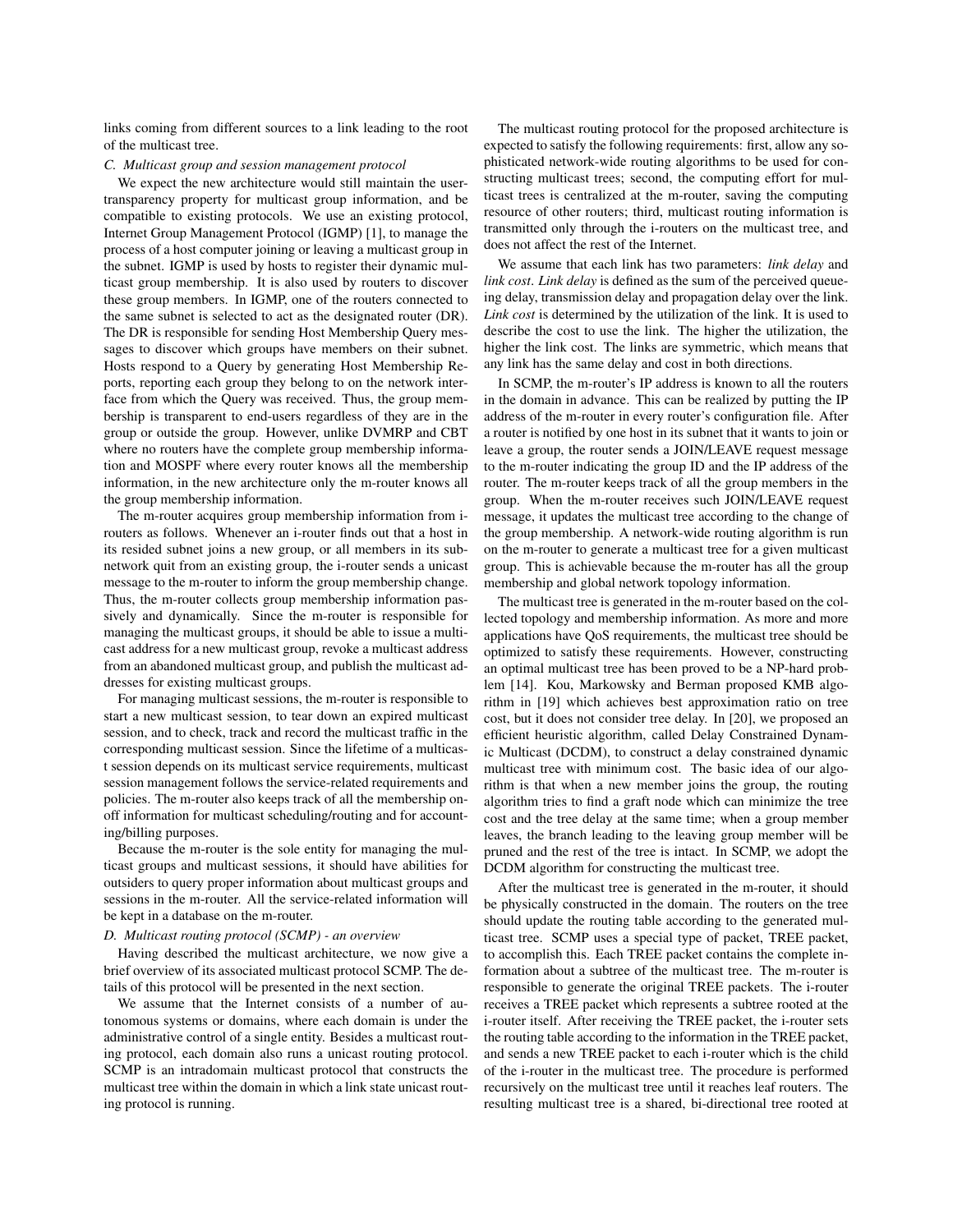

Fig. 4. Overview of the SCMP protocol.

#### the m-router.

When a source sends a packet to a group, if the source is not on the tree, the multicast packet is encapsulated in a unicast packet and sent to the m-router first. The m-router decapsulates the packet and forwards it along the tree as a multicast packet. If the source is on the tree, the packet can be forwarded along the tree directly because the tree is bi-directional. Fig. 4 shows an overview of the SCMP.

# III. MULTICAST ROUTING PROTOCOL (SCMP)

In this section, we give the detailed descriptions of the multicast routing protocol. We first provide some terminologies.

#### *A. Terminologies*

Every router on the multicast tree has an *upstream* which is the parent router of the router. The root of the tree (the m-router) has no *upstream*. Every router on the tree has a *downstream* which is a set of routers and interfaces. The routers in the *downstream* are the child routers of the router. The interfaces in the *downstream* are the interfaces of the router that are connected to the subnets in which there is at least one host belonging to the group. A multicast routing entry is a triple with three fields: (group id, upstream, downstream). Suppose the router is on the multicast tree of a group, "group id" is the identification of the group; "upstream" is the *upstream* of the router and "downstream" is the *downstream* of the router. The multicast routing table is composed of one or more multicast routing entries. The *tree cost* is defined as the sum of the link cost on the tree. It is used to evaluate the cost to deliver packets along the multicast tree. For every pair of nodes in the network, there exists a path that has the least cost among all the paths connecting these two nodes, and we use  $P_{lc}$  to denote this path. Similarly, for every pair of nodes in the network, there exists a path that has the shortest delay among all the paths connecting these two nodes, and we use P*sl* to denote this path. The *unicast delay* between two nodes is the delay of path P*sl*. The unicast delay of a group member is the unicast delay between the group member and the m-router which is denoted as  $ul$ . For any group member, there is a unique path on the tree connecting the group member to the m-router. The *multicast delay* of the group member is the delay of the unique path and is denoted as  $ml$ . The longest multicast delay of all group members is the *tree delay*.

# *B. Member joining*

When a host wants to join a group G, it sends an IGMP report message identifying the group id,  $qid$ , in response to the designated router DR's IGMP query message. When the DR receives an IGMP report for group  $qid$ , it checks whether it is on the multicast tree of group gid first. This is completed by checking whether there exists a multicast routing entry whose "group id" is gid. If there exists such a multicast tree, then it checks whether the interface connected to the host is included in the "downstream" of the multicast routing entry. If not, add it to the "downstream." If the interface is the first interface added to the "downstream," the DR will send a JOIN message to the m-router. Although the multicast tree does not need to be updated, the m-router needs this information for possible accounting and billing purposes.

If the DR is not on the multicast tree, it sends a JOIN message to the m-router indicating the  $gid$  and the IP address of the DR. At the same time, the interface from which the IGMP report message is received is marked so that it will be added to the "downstream" of the multicast routing entry which will be set up when the DR receives the TREE packet later. The pseudo-code of the member joining procedure is shown as follows.

#### **Member Joining Procedure**:

| //suppose DR receives IGMP join report containing $gid$ from interface $inf.$            |
|------------------------------------------------------------------------------------------|
| <b>if</b> there exists a multicast routing entry whose group id field is <i>gid</i>      |
| <b>if</b> in f is not in the multicast routing entry                                     |
| add <i>in f</i> to downstream of the routing entry;                                      |
| <b>if</b> in f is the only interface element in downstream                               |
| send JOIN message to m-router;                                                           |
| else                                                                                     |
| store $(\text{qid}, \text{inf})$ for creating the multicast routing entry in the future; |
| send JOIN message to m-router;                                                           |
|                                                                                          |
|                                                                                          |

# *C. Member leaving*

When the last group member of a subnet sends an IGMP leave report to the DR, the DR removes the interface from the "downstream" of the routing entry first. After that, the DR checks whether it becomes the leaf node of the multicast tree. A router is a leaf node of the multicast tree when the *downstream* of the router is null. If the DR is not a leaf node, there are two cases: (1) There is at least one interface element in the *downstream*. In this case, no action is needed; (2) All the elements in the *downstream* are routers. In this case, although the multicast tree remains the same, the DR should send a LEAVE message to the m-router for possible accounting and billing purposes.

If the DR is a leaf node after receiving the IGMP leave report, in addition to sending a LEAVE message to the m-router, it also sends a PRUNE message to the *upstream* router so that the *upstream* router will no longer forward the multicast packet to it. Similarly, if the *upstream* router finds that itself is a leaf node, it triggers another PRUNE message to its *upstream* router. This PRUNE message will continue until it reaches a non-leaf router. Following is the pseudo-code of the member leaving procedure.

| <b>Member Leaving Procedure:</b>                                                |
|---------------------------------------------------------------------------------|
| //suppose DR receives IGMP leave report containing $gid$ from interface $inf$ . |
| remove <i>in f</i> from downstream of the multicast routing entry;              |
| <b>if</b> downstream becomes NULL                                               |
| send a PRUNE message to upstream router;                                        |
| send a LEAVE message to m-router;                                               |
| else if all the elements in downstream are routers                              |
| send a LEAVE message to m-router;                                               |

#### *D. Constructing the multicast tree at the m-router*

The multicast tree is constructed in the m-router before it is physically formed in the domain. As discussed earlier, whenever a host wants to join or leave a group, a JOIN or LEAVE message will be sent to the m-router. These JOIN/LEAVE messages make the m-router update the multicast tree.

SCMP adopts a heuristic algorithm DCDM we proposed in [20], to construct a delay constrained dynamic multicast tree with minimum tree cost. Given a network topology, the m-router, the old multicast tree and the new member  $s$ , the new multicast tree can be constructed as follows. Suppose  $l$  is the old tree delay and  $m$  is the number of routers on the old tree. For each router on the tree, there are two paths, P*lc* and P*sl*, connecting s to the router which were computed in advance. Thus, there are a total of  $2m$  paths connecting s to the old tree. If the unicast delay of  $s$  is greater than  $l$ , the shortest delay path from  $s$  to the m-router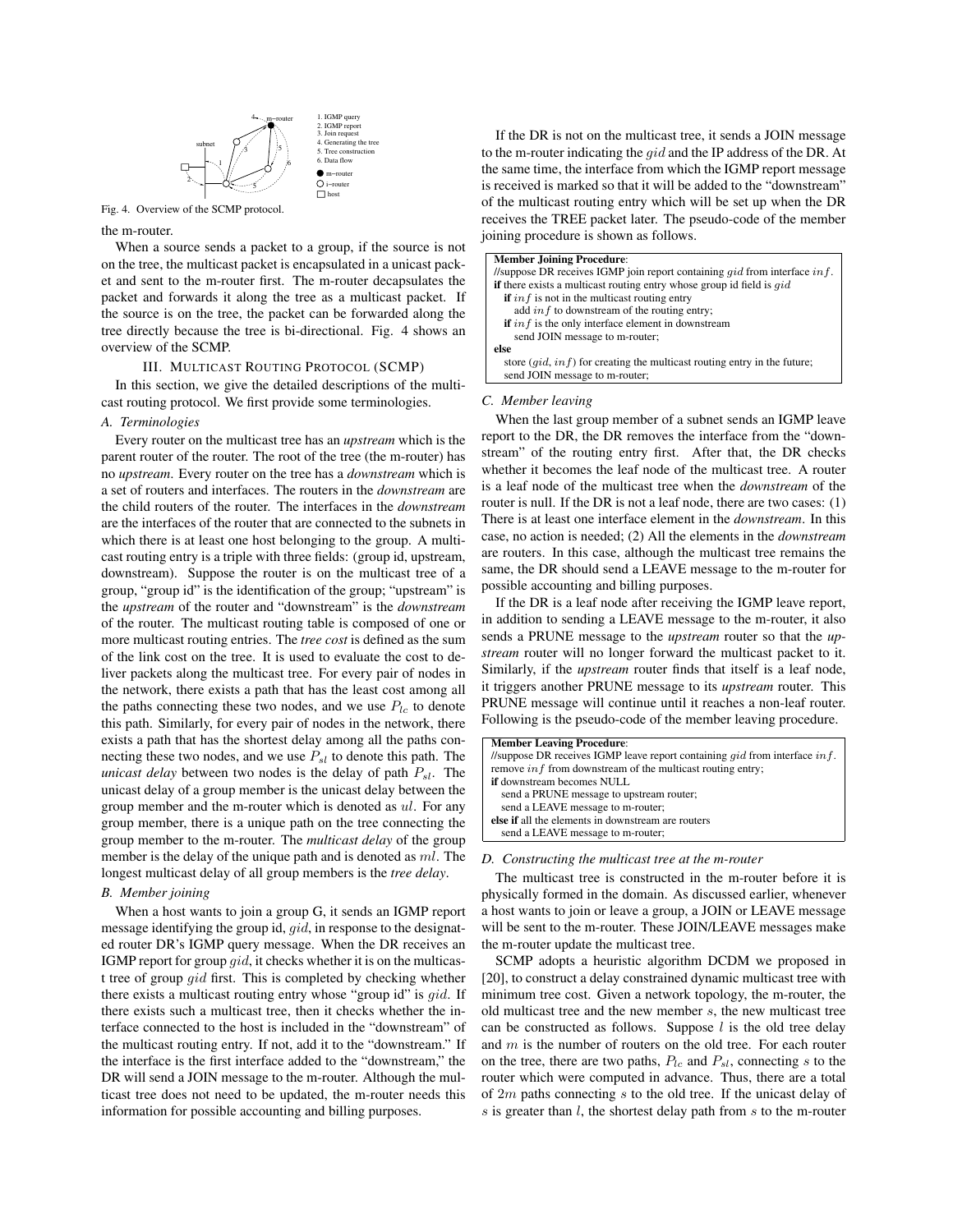

Fig. 5. Example of using the DCDM algorithm. (a) Network topology. (b) Multicast tree after  $g_1$  and  $g_2$  join the group. (c) A loop is formed after  $g_3$  joins. (d) Multicast tree after *g*<sup>3</sup> joins.

is added to the tree and  $l$  is changed to the unicast delay of  $s$ . If the unicast delay of  $s$  is shorter than or equal to  $l$ , check the  $2m$  paths one by one, choose the path with the least cost which makes the multicast delay of  $s$  no longer than  $l$ , and add this path to the tree. There are two parameters we need to minimize in the algorithm: the tree cost and the tree delay. On one hand, in order to minimize the tree delay, the longest unicast delay of all group members is used as the upper bound. On the other hand, in order to minimize the tree cost, the new member with shorter unicast delay than the upper bound will graft on an ontree node that can lead to the minimum tree cost as long as its multicast delay is less than the upper bound. Readers may refer to [20] for more details of this algorithm.

Fig. 5 gives an example of the multicast tree construction by using the DCDM algorithm. Fig. 5(a) is the network topology. The numbers on the link represent (*link delay*, *link cost*). Node 0 is the m-router. Nodes 4, 3 and 5 represent three group members  $g_1, g_2$  and  $g_3$  respectively. Suppose  $g_1$  is the first group member to join. The algorithm finds a shortest delay path connecting the m-router and  $g_1$ , which is  $0 \rightarrow 1 \rightarrow 4$ , and the current tree delay is  $3 + 9 = 12$ . Now  $q_2$  wants to join the group. The unicast delay of  $g_2$  is 2 which is less than the current tree delay 12. Thus, there are two nodes for  $q_2$  to graft on, node 0 and node 1. If choosing node 0, the multicast delay of  $g_2$  is 2 and the tree cost is increased by 6. If choosing node 1, the multicast delay of  $q_2$  is  $3 + 3 + 4 = 10$ , the tree cost is increased by 3. Therefore, choosing node 1 will not increase the tree delay while the tree cost is minimized at the same time. The final tree is  $0 \rightarrow 1 \rightarrow 4$  and  $1 \rightarrow 2 \rightarrow 3$ , as shown by the solid lines in Fig. 5(b).

One issue we need to deal with in the multicast tree construction is to eliminate loops. Suppose  $g_3$  wants to join the group after  $g_1$  and  $g_2$  join the group. The unicast delay of  $g_3$  is  $4 + 7 = 11$ , which is less than the current tree delay 12. If choosing node 2 as the graft node, the multicast delay will be  $3 + 3 + 7 = 13$ , which is greater than 12. Thus, the graft node should be node 0. As shown in Fig. 5(c), after path  $0 \rightarrow 2 \rightarrow 5$  is added to the tree, a loop  $0 \rightarrow 1 \rightarrow 2 \rightarrow 0$  is formed. In order to break the loop, the algorithm will search the path between the joining node and the graft node. Once finding a node which is already on the tree, the algorithm will prune the branch from the node towards upstream in a similar way to that the prune operation is done in the group leaving procedure. In this case, the algorithm prunes the tree upstream from node 2 until it reaches node 1. The final tree is  $0 \rightarrow 1 \rightarrow 4$ ,  $0 \rightarrow 2 \rightarrow 5$  and  $2 \rightarrow 3$ , as shown by the solid lines in Fig. 5(d).

When the m-router receives a LEAVE message, it removes the node from the group. If the node becomes a leaf node, the tree is pruned towards the upstream router until it reaches a group member or a node that has more than one downstream routers. This guarantees that the tree in the m-router is consistent with the actual tree in the network. The "real" prune operation is accomplished by the leaving member sending the PRUNE message upstream hop by hop.

*E. Forming the multicast tree in the network*

After the m-router constructs the multicast tree, it should distribute the tree in the domain so that the i-routers on the tree can update their routing tables and forward the multicast packet correctly. This is completed by the multicast tree forming process.

In order to minimize the protocol overhead, we adopt the selfrouting scheme used in [10], in which multicast routing is realized by the tag attached to the packet. Similarly, in a random topology network, we can still use such self-routing packets to construct the multicast tree, which is called TREE packet. The TREE packet includes all the information on a tree. The length of the TREE packet is a variable depending on the size of the tree. The TREE packet format is described in the following table.

| <b>TREE Packet Format</b>             |
|---------------------------------------|
| Number of the downstream routers      |
| IP address of the downstream router 1 |
| Length of subpacket 1                 |
| Subpacket 1                           |
| IP address of the downstream router 2 |
| Length of subpacket 2                 |
| Subpacket 2                           |
|                                       |

The format of the subpacket is the same as the format of TREE packet. This recursive packet structure reflects the recursive structure of the tree. "Subpacket i" includes all the information on the tree rooted at "downstream router i."

The TREE packet is a self-routing packet, which means that the routers forward the TREE packet according to the information in the TREE packet itself. When a router receives a TREE packet from its upstream router, it updates its routing table based on the information in the packet and sends new TREE packets to its downstream routers if any. The first TREE packet is generated in the m-router based on the multicast tree. Since the m-router is the root of the multicast tree, each downstream router of the m-router is the root of a subtree. The m-router builds a TREE packet for each subtree. Then the m-router sends these TREE packets to the corresponding downstream routers and the downstream routers are added to the "downstream" of the routing entries. When an i-router receives a TREE packet, the TREE packet should include the information of the subtree which is rooted at the i-router itself. The "upstream" of the route entry is set to be the router from which the TREE packet is received. The TREE packet is split into several smaller TREE packets each of which represents a subtree rooted at one of the downstream routers. Then each of the smaller TREE packets is sent to the corresponding downstream router after the downstream router is added to "downstream" of the route entry. After all the TREE packets reach leaf routers, the tree is formed.

The pseudo-code of the TREE packet processing algorithm in i-routers is showed in the following table.

| <b>TREE Packet Processing Algorithm</b>                                 |
|-------------------------------------------------------------------------|
| $upstream = IP$ address of the router the TREE packet is received from; |
| $childrenum = "the number of downstream routers" in TREE packet;$       |
| for each downstream router $ds$ in the TREE packet                      |
| add ds to the <i>downstream</i> of the routing entry;                   |
| extract the subpacket corresponding to ds from the TREE packet;         |
| send the subpacket as a new TREE packet to the ds;                      |

Now let's look at an example. Suppose the m-router has three downstream routers. Fig. 6 shows the multicast subtree rooted at node 2. Here we use the node id to represent the ad-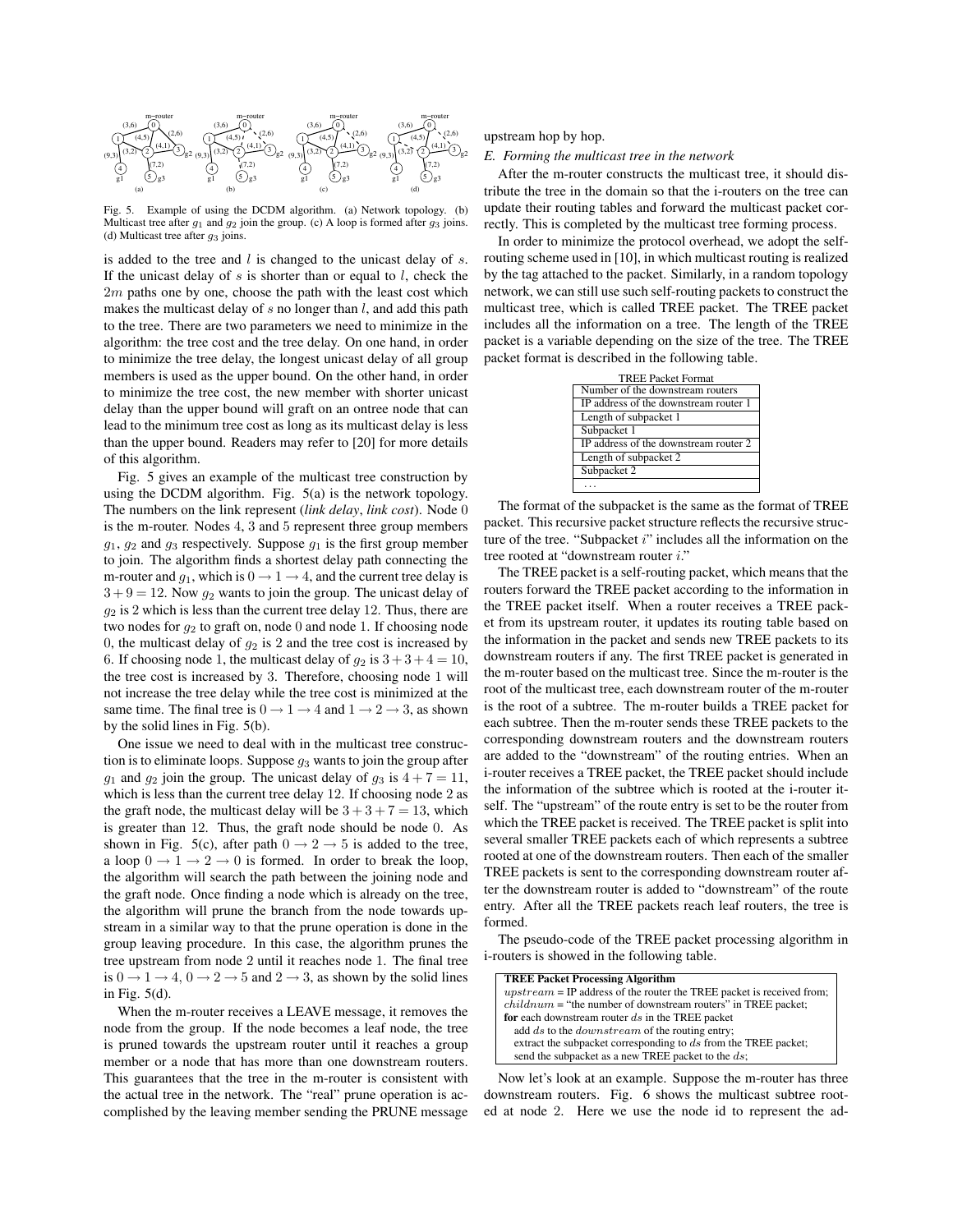

Fig. 6. Forming the multicast tree using TREE and BRANCH packets.

dress of the router. The m-router generates three TREE packets for its three downstream routers respectively. The TREE packet for node 2 is (3; 4, 1, 0; 5, 7, 2, 7, 1, 0, 8, 1, 0; 6, 4, 1, 9, 1, 0), where 3 means node 2 has three downstream routers;  $(4, 1, 0)$ means the first downstream router is node 4, the length of subpacket representing the subtree rooted at node 4 is 1, the subpacket is (0); Similarly, the second downstream router is 5, the length of subpacket representing the subtree rooted at node 5 is 7, the subpacket is  $(2, 7, 1, 0, 8, 1, 0)$ , and so on. When node 2 receives this TREE packet, it sets the "upstream" to the m-router and splits this TREE packet into three TREE packets:  $(0), (2, 7, 1, 0, 8, 1, 0)$  and  $(1, 9, 1, 0)$ . Then sends them to nodes 4, 5 and 6 and adds nodes 4, 5 and 6 into the "downstream" of the routing entry. The multicast routing entry in node 2 after processing the TREE packet is (gid;1;4,5,6). When receiving the TREE packets, node 4 will add the interface marked after receiving the IGMP report message into the "downstream" of the routing entry, then it sets "upstream" to node 2; node 5 will continue to split the TREE packet into two TREE packets which are both (0) after updating the routing entry; node 6 will send TREE packet (0) to node 9 after updating the routing entry. After nodes 7, 8 and 9 receive the TREE packets and update the routing entries, the tree forming process is completed.

Clearly, whenever a new router joins a group, a TREE packet will be triggered in the m-router if the tree is changed. If the change is small, using a TREE packet containing the whole tree structure is too expensive. Thus, we use a new type of packet, called BRANCH packet, to update a minor tree change. A BRANCH packet consists of a branch of the tree from the mrouter to the new group member. The BRANCH packet is composed of a sequence of routers that are on the path from the current router to the new group member in order. When an i-router receives a BRANCH packet, it deletes itself from the head of the path, sets the "upstream" as the router from which the packet is received, adds the next router on the path to the "downstream" of the routing entry and forwards it to the downstream router. For example, in Fig. 6, if node 10 wants to join the group, the m-router generates a BRANCH packet (2,4,10) and sends it to node 2. Node 2 then updates the routing entry, deletes itself from the packet and sends a BRANCH packet  $(4,10)$  to node  $4, \ldots$ , until node 10 receives the BRANCH packet (10), it adds the marked interface to the "downstream" and sets the "upstream" to node 4.

#### *F. Forwarding multicast packets*

The multicast tree constructed is a bi-directional tree. It means that the multicast packet can be transmitted in both directions on the tree. The multicast packet is not only forwarded to the downstream routers, but also forwarded to the upstream router when necessary. Since we assume the link is symmetric and the delay of a path in both directions is the same, the optimality of the multicast tree will not be impaired.

All the i-routers are configured to know the IP address of the m-router. When a source has a multicast packet to send, it first checks whether it is on the multicast tree. If it is on the multicast tree, it sends the packet to the upstream router and all the down-

stream routers. If the source is not on the tree, it encapsulates the packet into a unicast packet and sends it to the m-router. The m-router decapsulates the data, puts it in a multicast packet and forwards the packet according to the routing entry.

When forwarding the multicast packet, the i-router considers both the upstream router and the set of downstream routers as a single set, say, F. If an i-router receives a packet, it checks whether the packet comes from a router in  $F$ . If yes, then forwards the packet to other routes in  $F$ . If no, it drops the packet. The packet forwarding procedure is described as follows.

| <b>Multicast Packet Forwarding Procedure:</b>                             |
|---------------------------------------------------------------------------|
| $incoming =$ the router from which the multicast packet is received;      |
| if incoming is the upstream router                                        |
| forward the packet to all the downstream routers;                         |
| else if $incoming$ is one of the downstream routers                       |
| forward the packet to upstream router;                                    |
| forward the packet to all the downstream routers except <i>incoming</i> ; |
| else drop the packet;                                                     |
|                                                                           |

# IV. PERFORMANCE EVALUATIONS

We have implemented the newly proposed multicast protocol along with three existing protocols on the NS-2 simulator and conducted extensive simulations to evaluate the protocol. In this section, we compare the multicast trees constructed by our protocol and other protocols, and the maximum end-to-end delay, protocol overhead and data overhead of the protocols.

# *A. Multicast trees*

A random network topology is generated with each link assigned a random link delay value and a random link cost value. A set of group members are randomly picked from the nodes in the topology. We use different algorithms to construct the multicast tree for the same set of group members and compare the multicast tree afterwards. The comparison metrics are *tree delay* and *tree cost*.

We compare our multicast tree construction algorithm used in SCMP, DCDM algorithm, with other four existing algorithms, KMB, DVMRP, MOSPF and CBT. Since the multicast tree constructed by DVMRP or MOSPF is determined not only by the set of group members but also by the source node, we assume that the source node is the same node as the core in CBT. Under this assumption, the multicast trees constructed by these three algorithms (DVMRP, MOSPF and CBT) are identical because all of the trees are composed of the shortest delay paths between the core/source and the group members. Therefore, in the simulation we only implemented CBT, KMB and DCDM.

The simulation model we used is similar to that used in [18]. Nodes in the graph are placed randomly in a rectangular coordinate grid by generating uniformly distributed values for their  $x$  and  $y$ coordinates. The size of the rectangular is 32, 767 by 32, 767. x and  $y$  are random integers between 0 and 32,767. For every pair of nodes  $u$  and  $v$ , the probability that there exists an edge connecting u and v is  $P(u, v) = \beta * e^{\frac{-d(u, v)}{\alpha L}}$ , where  $d(u, v)$  is the Manhattan distance between u and v. Let  $(x_u, y_u)$  be the x and y coordinates of node u and  $(x_v, y_v)$  be the x and y coordinates of node v, then  $d(u, v) = |x_u - x_v| + |y_u - y_v|$ . *L* is the maximum Manhattan distance between any two nodes, which is 2 ∗ 32,767. α and β are two tunable parameters. Increasing α increases the number of edges between far away nodes and increasing  $\beta$  increases the degree of each node. The link cost value of an edge is equal to the Manhattan distance between the two nodes, and the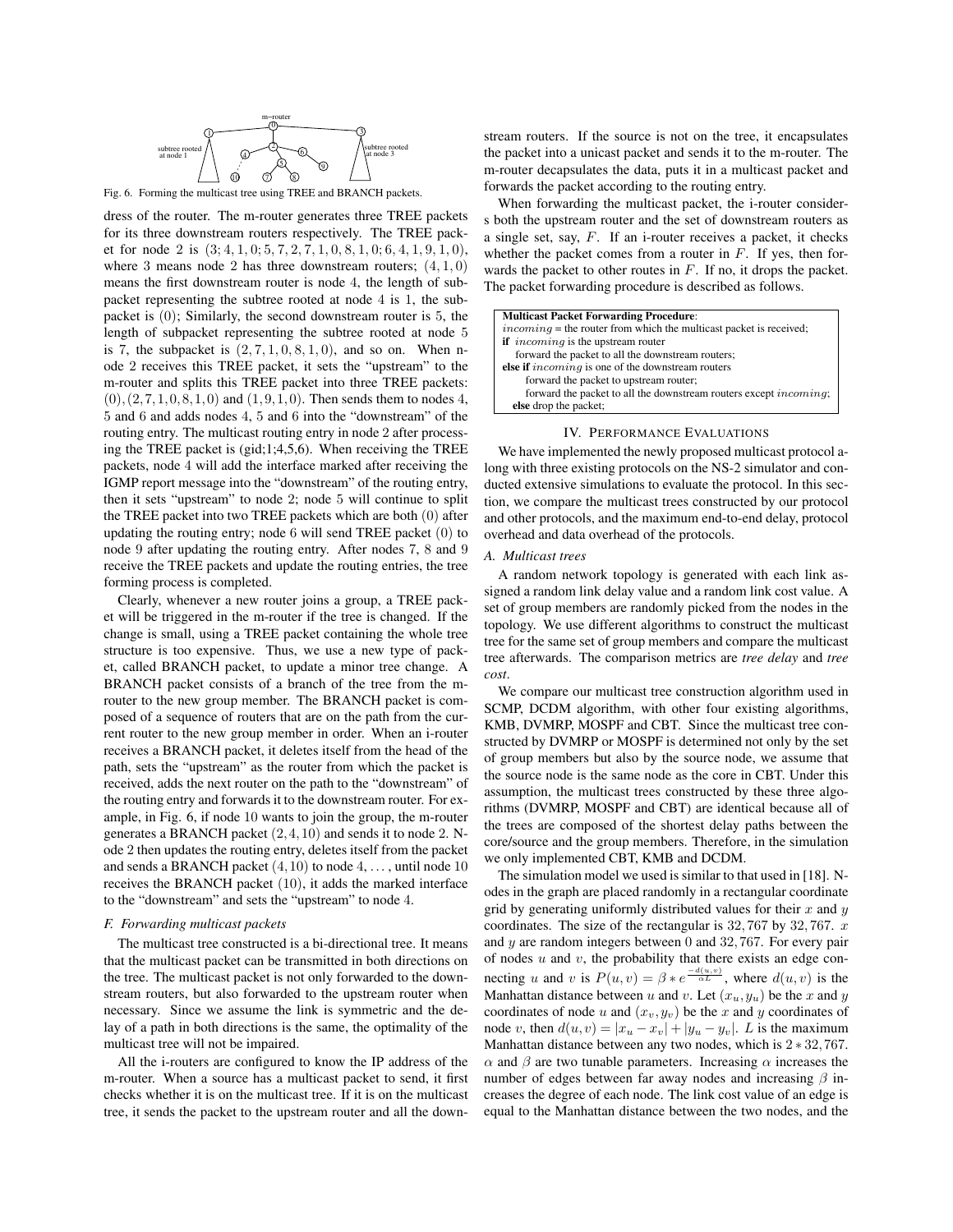link delay value of an edge is equal to an uniformly distributed random variable between 0 and the link cost value of the edge.

In our simulations, the total number of the nodes in the topology is 100, the group size increases from 10 to 90 by 10 at each step,  $\alpha = 0.25$ , and  $\beta = 0.2$ . Each simulation was conducted 10 times with different random generator seeds. We plot the figure based on the average of the 10 values from the 10 simulations.

Fig. 7 shows the simulation results. We set the delay constraint to three levels: tightest, moderate and loosest. The tightest level means that the delay constraint cannot be tighter, or there is no multicast tree satisfying the delay constraint. The loosest level means that all possible multicast trees can satisfy the delay constraint. Fig.  $7(a)$ , (b) and (c) show the tree delay comparison under the three levels respectively. Fig. 7(d), (e) and (f) show the tree cost comparison under the three levels respectively.

We first compare the tree delay. From the figures we can see that no matter which level the delay constraint is, the tree delay of DCDM is much shorter than that of KMB. As the group size increases, the tree delay of DCDM is relatively stable and increases a little, while the tree delay of KMB oscillates intensely. This is because KMB tries to minimize only the cost and does not consider the delay at all. CBT always achieves the shortest tree delay. When the delay constraint is at the tightest level, DCDM can achieve the same tree delay as CBT. When the delay constraint relaxes, DCDM will try to minimize the tree cost without violating the delay constraint. Thus, the tree delay of DCDM is a little longer than that of CBT, but as will be seen shortly, its tree cost is much lower.

Now we compare the tree cost. We can see that as the group size increases, the tree cost of the three algorithms increases too. The tree cost of CBT is the highest, while the tree cost of KMB is the lowest. DCDM achieves the tree cost between CBT and KMB, and it is closer to that of KMB. The differences between the tree cost of any two algorithms increases when the group size increases. When the delay constraint is looser, the gap between DCDM and KMB is obviously smaller than that when the delay constraint is tighter. When the delay constraint is in the loosest level and the group size is small, the tree costs of DCDM and KMB are almost the same.

In our simulations, we also change the location of the m-router to see how it affects the tree cost. We observe that since the group member set and the join order of group members are changing, there is no such location of the m-router that it has the best performance under all conditions. However, we find that there are some heuristics for placing the m-router to achieve good performance in most cases. Rule 1: for each node, calculate the average delay between the node and all the other nodes, and choose the node with less average delay; rule 2: choose the node with a larger node degree; rule 3: choose the node lying on the path whose delay is equal to the diameter of the graph.

# *B. Network-wide performance*

Besides comparing the multicast trees, we implemented SCM-P and other three protocols (DVMRP, MOSPF and CBT) on the NS-2 simulator to compare their network-wide performance. The following metrics are compared.

*Data overhead*: The network bandwidth used by the data packets. A data packet going through one link contributes  $lc$  units to the data overhead, where  $lc$  is the link cost of the link.

*Protocol overhead*: The network bandwidth used by the protocol

packets. A protocol packet going through one link contributes  $lc$ units to the protocol overhead, where  $lc$  is the link cost of the link. *Maximum end-to-end delay*: The maximum delay experienced by the packets from the source to the group members.

Three different network topologies are used for performance comparison. One is the ARPANET, and the other two are random topologies generated by GT-ITM software[15]. The network size of each random topology is 50 and the average node degrees of the two random topologies are 3 and 5 respectively. There is a source node sending one multicast packet per second. The group size varies from 8 to 40 and the group members are picked randomly. The total simulation time is 30 seconds.

# B.1 Data overhead and Protocol overhead

We compare the data overhead of the four protocols and show the results on the left of Fig. 8. We can see that SCMP always has the lowest data overhead among all four protocols, and CBT and MOSPF have higher but relatively closer overhead to SCMP, while DVMRP has much higher data overhead. This is caused by the fact that DVMRP floods the packets frequently when it starts to construct the tree or the timer in a leaf router is expired. The data overhead of the other three protocols is close to each other. Of the three protocol, MOSPF has the most data overhead, and SCMP has the least data overhead. As the group size increases, the difference between SCMP and MOSPF and CBT increases too. This superiority is more obvious when the average node degree is around 3. As can be seen, the data overhead is strongly correlated to the multicast tree cost. The trends of the curves of the two metrics are very similar.

The figures on the right of Fig. 8 show that the protocol overhead increases as the group size increases except for DVMRP, which shows a decrease when the group size increases. If the X axis is extended longer enough, DVMRP would be the one with the least protocol overhead. Since DVMRP adopts "flooding and pruning" algorithm, the more the group members, the less the prune messages. It is a dense mode multicast protocol, which means it is only suitable for the domain in which most nodes are group members. MOSPF has the steepest curve. This is because whenever a group member wants to join or leave the group, the DR will flood a group-membership-LSA packet throughout the domain to make all the routers updated, which generates a great deal of protocol packets. SCMP and CBT have the least protocol overhead. The difference between them is so small that we have to replace the Y axis with  $log(Y)$  to separate the two curves, which is shown in Fig. 8(e) and (f).

When the group size increases, the protocol overhead of SCMP is a little bit more than that of CBT. In our simulation, we did not simulate the core selection process of CBT which is a sophisticated and relatively open problem. However, whatever the selection mechanism CBT chooses, it will certainly induce some protocol overhead. When we do not take the core selection into consideration, CBT has a little less protocol overhead than SCMP. This is because CBT only needs to send an acknowledgement packet from the graft node to the newly joining node when performing the join operation, while SCMP always needs to send a BRANCH packet from the m-router all the way to the newly joining node.

# B.2 Maximum end-to-end delay

We now consider the maximum end-to-end delay with different group sizes. Fig. 9 shows the maximum end-to-end delay of the four protocols for the three network topologies. We can